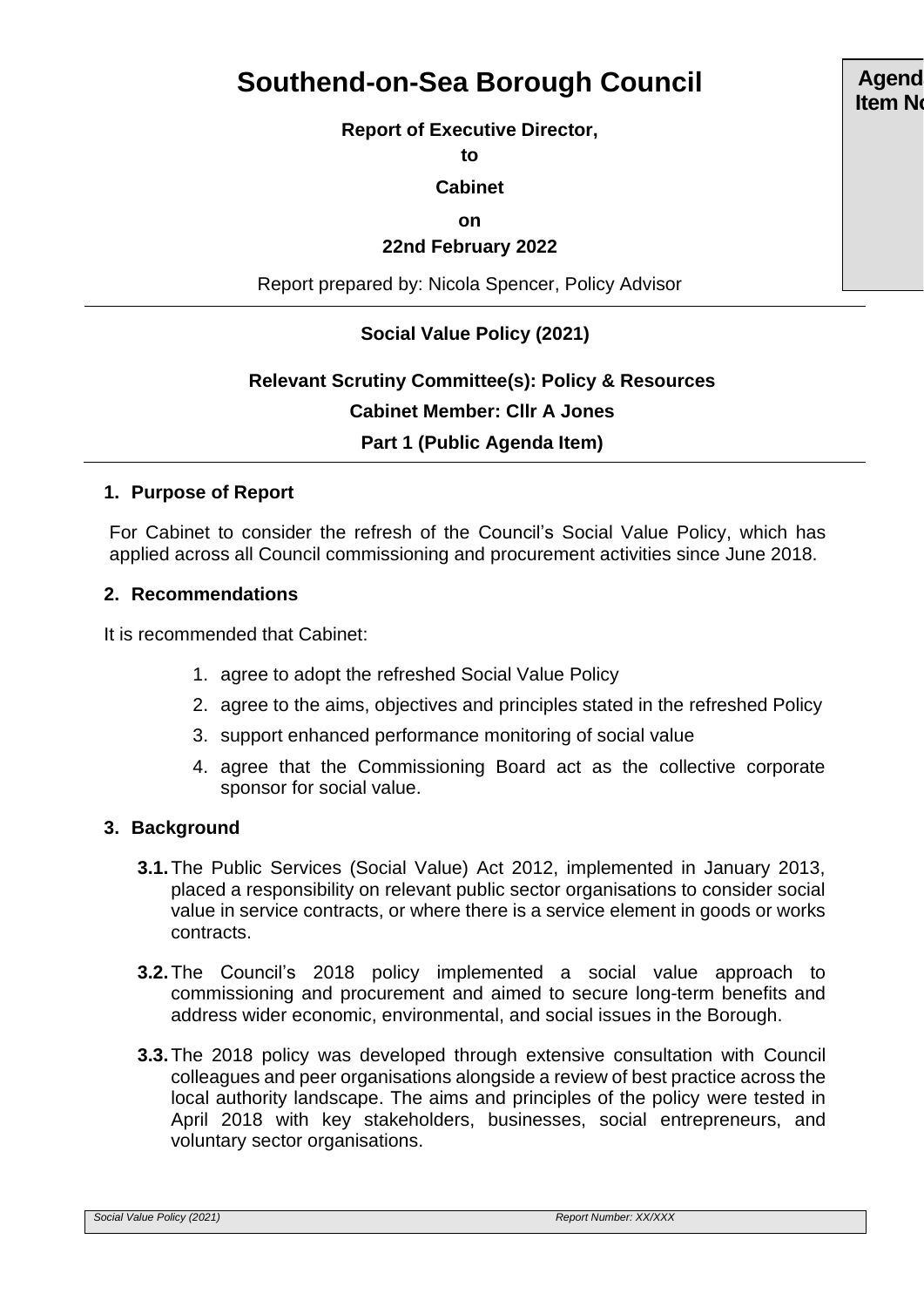- **3.4.**The Government's Procurement Policy Note 06/20, issued in September 2020, sets out how to take account of social value in the award of central government contracts, outlining social value as distinct from core deliverables within procurement processes. This PPN adds momentum to the already accelerating uptake of social value activities within local government, leading to a far wider and quicker uptake within the private sector, signs of which are already emerging.
- **3.5.**The Social Value Portal suggests that on average, organisations could see a social and local economic added value return of around 24% on contract spend. A number of factors including sector of contract, contract value, geographic location, number of contracts and maturity of market contribute to the wide range of eventual returns.

## **4. Reasons for Recommendations**

#### **4.1.Recommendation 1: agree to adopt the refreshed Social Value Policy and Recommendation 2: agree to the aims, objectives and principles stated in the refreshed Policy**

- 4.1.1. The overarching vision of this refreshed Policy has not changed from 2018 – its intention is to continue to deliver wider social, economic, and environmental benefits whilst delivering optimal value for money. However, it is recognised that the 2018 Policy has not been embedded. Not all opportunities to elicit social value are being exploited and it is not possible to demonstrate the added social value our suppliers are contributing to Southend 2050. This paper presents the first stage of a refresh to embed social value, starting with a refreshed Policy.
- 4.1.2. The consideration of social value in commissioning and procurement was introduced by the Social Value Act almost a decade ago. In the years since, the principle of social value has become increasingly embedded across local government.
- 4.1.3. Officers have worked alongside the Social Value Portal to plan for ways to better embed social value practice. The first step in this process is to refresh the Policy. Following steps include enhanced performance monitoring and reporting, and enhanced contract management skills regarding monitoring social value in contacts.
- 4.1.4. This refreshed Policy recognises both the wider context and operational issues previously experienced and has been written to boost the capture of social value across the whole organisation, by realigning the Council's social value objectives to the Southend 2050 programme and making clear the steps that will be taken to further embed a clear and accessible social value approach.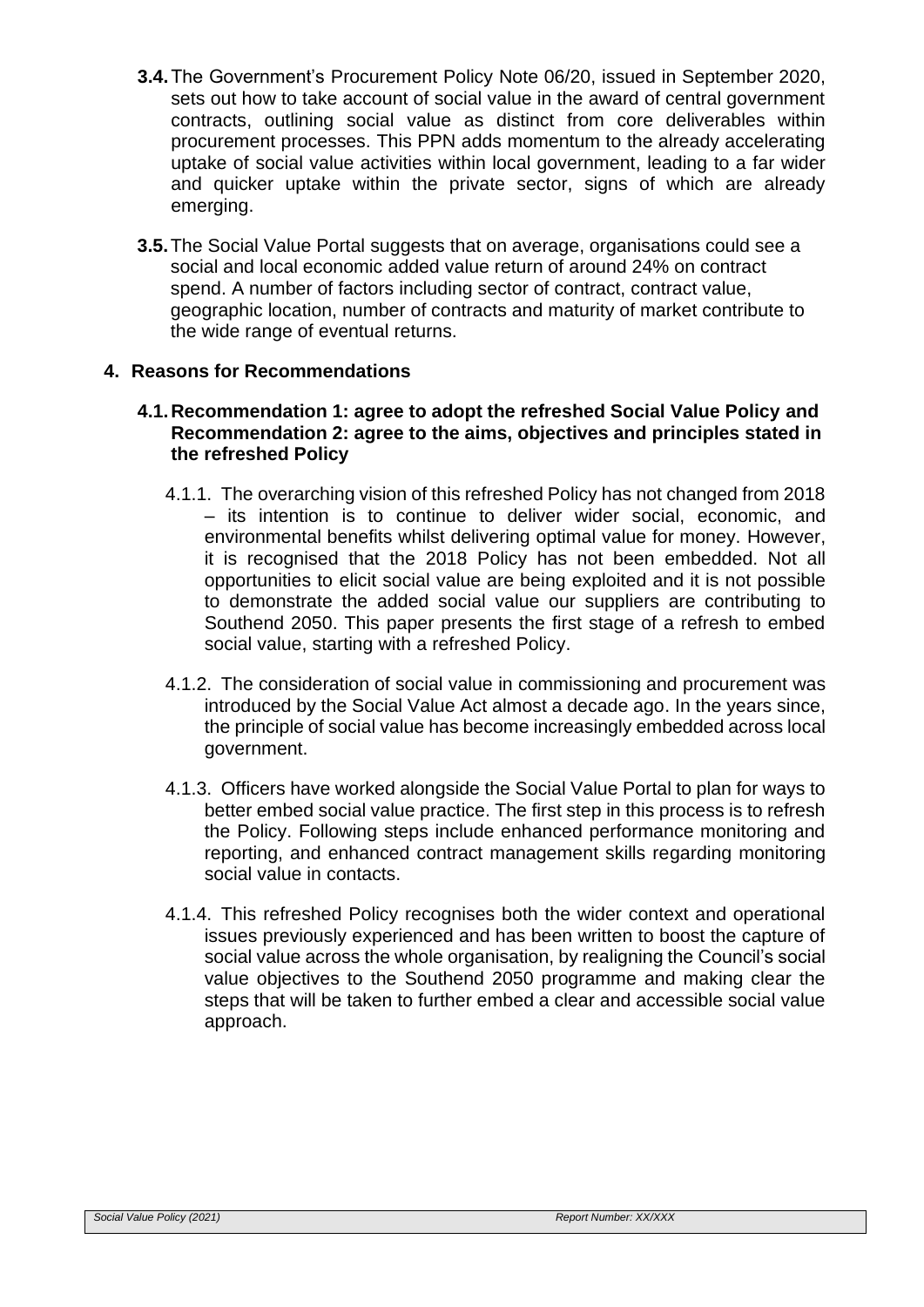#### **4.2.Recommendation 3: Support enhanced performance monitoring of social value**

- 4.2.1. To drive a culture of continuous improvement and to share best practice and how Social Value has impacted Southend's residents and communities, it will be important to regularly communicate and benchmark the Council's Social Value data via enhanced performance monitoring.
- 4.2.2. This will be in the form of an annual report for 2022/23 and an internal insight report at the end of the next financial year. These reports will aim to summarise the progress that is being made, the challenges and gaps that remain and to analyse the performance of projects and progress within different sectors.
- 4.2.3. Enhancing performance monitoring and further developing and implementing a mature Social Value approach will require additional, dedicated resources, to:
	- effectively ensure that Social Value is embedded within the Council
	- lead the Social Value agenda
	- create a main point of contact with external key stakeholders in relation to Social Value and actively try to extend Southend partnerships to maximise Social Value
	- deliver enhanced performance reporting and monitoring.

#### **4.3.Recommendation 4: agree that the Commissioning Board acts as the collective corporate sponsor for Social Value creation and delivery**

- 4.3.1. For commissioning and procurement to be successfully used as a tool to achieve the 2050 outcomes, there needs to be greater understanding of the importance of social value and contract management at all levels of the Council. Discussions on, and coordination of, procurement strategy and practice and the setting of social value priorities should not take place in isolation but by collaborating with communities and other relevant stakeholders early.
- 4.3.2. Agreement that the Commissioning Board acts as the corporate sponsor for Social Value as part of their Terms of Reference to ensure that social value performance is a key part of decision making and to provide oversight of the development and implementation of Social Value.
- 4.3.3. "…the strategic power of public procurement can only be facilitated by broadening the scope beyond the activity of procurement teams alone. This involves a greater understanding at all levels of local government of the importance of pre-procurement and contract management." (Localis, "True Value: Towards Ethical Public Service Commissioning", 2021)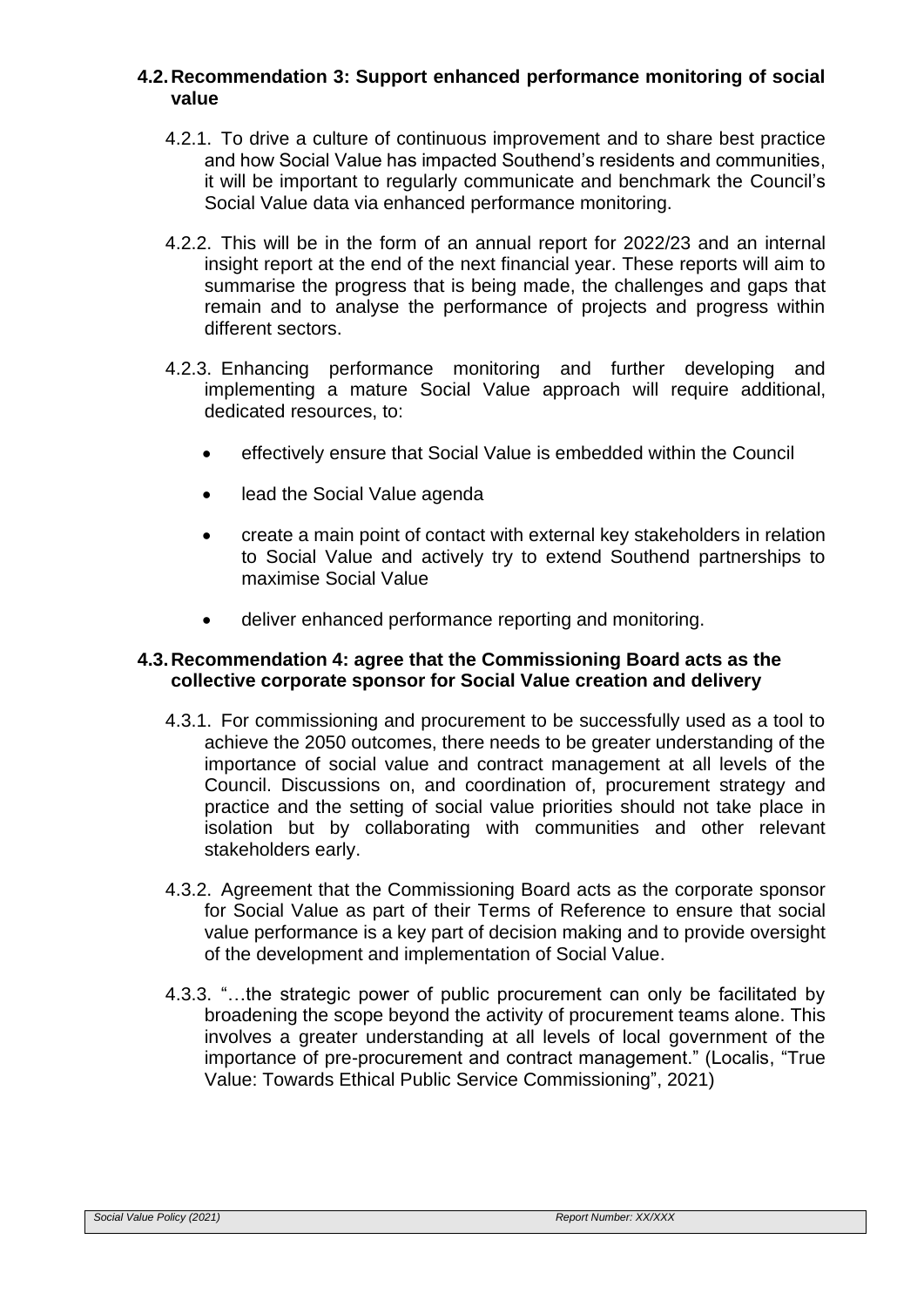## **5. Corporate Implications**

### **5.1.Contribution to the Southend 2050 Road Map**

Social value outcomes that can be included in contract specifications will contribute towards achieving the Southend 2050 ambitions and outcomes.

#### **5.2.Financial Implications**

The policy will secure wider social, economic, and environmental benefits from the Council's commissioning activity.

#### **5.3.Legal Implications**

Social value will be incorporated into the Council's existing procurement contracting procedures.

#### **5.4.People Implications**

None.

#### **5.5.Property Implications**

None.

## **5.6.Consultation**

Ongoing workshops and discussion with key stakeholders on policy implementation and commissioning and procurement practice will take place.

#### **5.7.Equalities and Diversity Implications**

An Equality Analysis has been carried out – see Appendix 2.

#### **5.8.Risk Assessment**

Risks will be identified and monitored alongside the development of the Social Value Toolkits.

#### **5.9.Value for Money**

The Council benchmarks its performance and spend against comparators to ensure that it is providing value for money. The delivery of social value through the Council's contracts will in of itself maximise value for money by ensuring additional benefits and outcomes are delivered in line with Southend 2050.

#### **5.10. Community Safety Implications**

Any community safety social value outcomes included in contract specifications may contribute towards achieving Safe & Well Outcomes 1 ("Residents feel safe and secure in their homes, neighbourhoods and across the borough" and 3 ("We protect and improve the quality of life for everyone in our community, including the vulnerable").